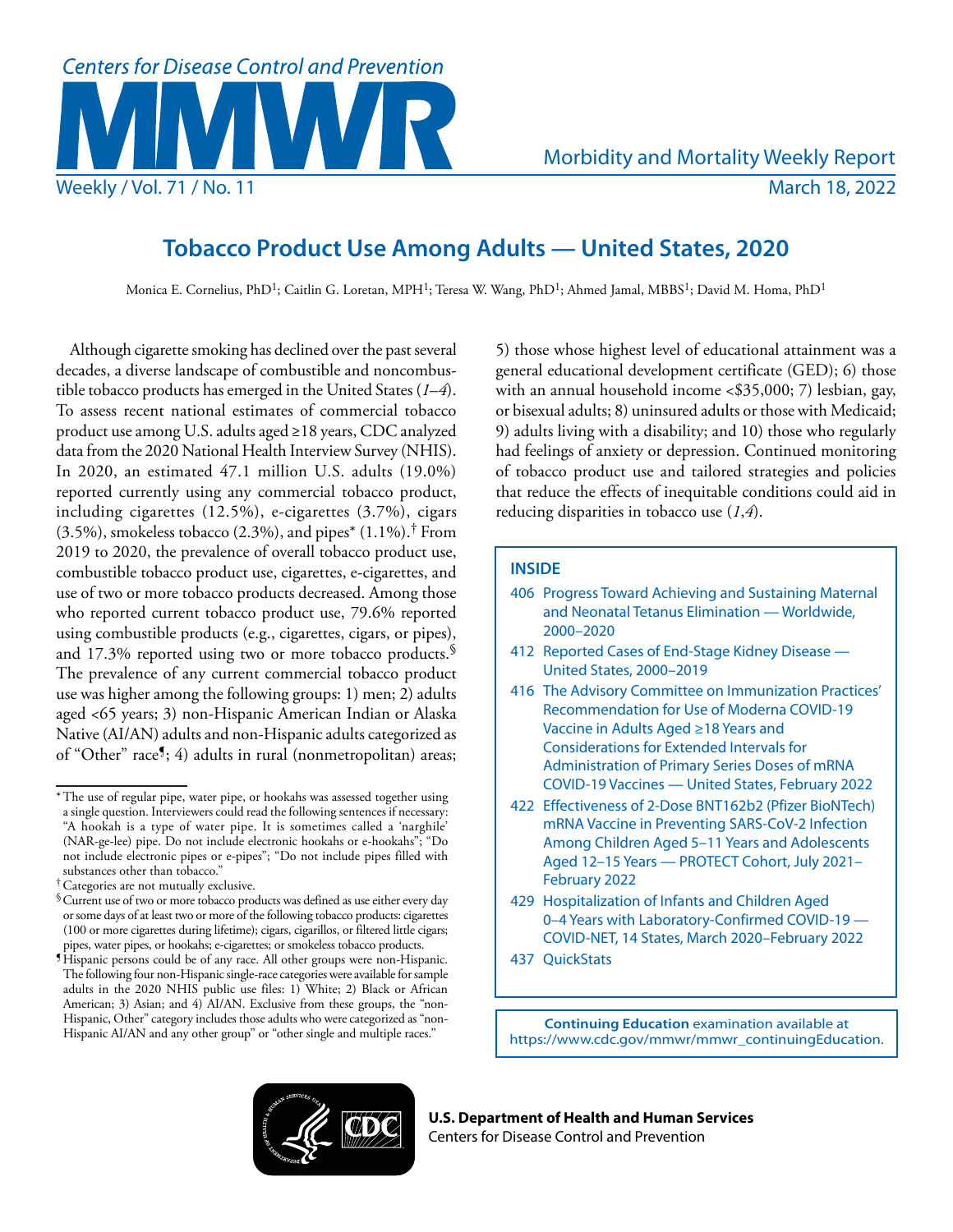NHIS is an annual, nationally representative household survey of the noninstitutionalized U.S. civilian population.\*\* In 2020, 31,568 adults aged ≥18 years (21,153 from the original 2020 sample [response rate: 48.9%] and 10,415 reinterviewed from 2019 [response rate: 29.6%]) participated†† (*5*). Data were weighted to provide nationally representative estimates, adjusting for differences in selection probability and nonresponse. As used in this report, "tobacco" refers to commercial tobacco products and not to tobacco used for medicinal and spiritual purposes by some American Indian communities. CDC assessed use of five tobacco products: cigarettes, cigars (cigars, cigarillos, or filtered little cigars), pipes (regular pipes, water pipes, or hookahs), e-cigarettes, and smokeless tobacco. Current cigarette smoking was defined as having ever smoked 100 or more cigarettes within one's lifetime and smoking every day or some days at the time of survey. Current use of all other commercial tobacco products was defined as having reported use of these products every day or some days at the time of survey. Prevalence estimates for current use of any tobacco product, any combustible tobacco product, and two or more tobacco products were calculated. For 2020, estimates were calculated overall and by sex, age, race and ethnicity, U.S. Census region, SS urban-rural designation, <sup>11</sup> education (for adults aged ≥25 years), marital status, annual household income,\*\*\* sexual orientation,††† health insurance

The *MMWR* series of publications is published by the Center for Surveillance, Epidemiology, and Laboratory Services, Centers for Disease Control and Prevention (CDC), U.S. Department of Health and Human Services, Atlanta, GA 30329-4027.

**Suggested citation:** [Author names; first three, then et al., if more than six.] [Report title]. MMWR Morb Mortal Wkly Rep 2022;71:[inclusive page numbers].

# **Centers for Disease Control and Prevention**

Rochelle P. Walensky, MD, MPH, *Director* Debra Houry, MD, MPH, *Acting Principal Deputy Director* Daniel B. Jernigan, MD, MPH, *Deputy Director for Public Health Science and Surveillance* Rebecca Bunnell, PhD, MEd, *Director, Office of Science* Jennifer Layden, MD, PhD, *Deputy Director, Office of Science* Leslie Dauphin, PhD, *Director, Center for Surveillance, Epidemiology, and Laboratory Services*

#### *MMWR* **Editorial and Production Staff (Weekly)**

Charlotte K. Kent, PhD, MPH, *Editor in Chief*  Jacqueline Gindler, MD, *Editor* Paul Z. Siegel, MD, MPH, *Associate Editor* Mary Dott, MD, MPH, *Online Editor* Terisa F. Rutledge, *Managing Editor*  Teresa M. Hood, MS, *Lead Technical Writer-Editor* Leigh Berdon, Glenn Damon, Soumya Dunworth, PhD, Tiana Garrett-Cherry, PhD, MPH, Srila Sen, MA, Stacy Simon, MA, Morgan Thompson, *Technical Writer-Editors*

Martha F. Boyd, *Lead Visual Information Specialist* Alexander J. Gottardy, Maureen A. Leahy, Julia C. Martinroe, Stephen R. Spriggs, Tong Yang, *Visual Information Specialists* Quang M. Doan, MBA, Phyllis H. King, Terraye M. Starr, Moua Yang, *Information Technology Specialists*

## *MMWR* **Editorial Board**

Matthew L. Boulton, MD, MPH Carolyn Brooks, ScD, MA Jay C. Butler, MD Virginia A. Caine, MD Jonathan E. Fielding, MD, MPH, MBA David W. Fleming, MD

Timothy F. Jones, MD, *Chairman* William E. Halperin, MD, DrPH, MPH Jewel Mullen, MD, MPH, MPA Jeff Niederdeppe, PhD Celeste Philip, MD, MPH Patricia Quinlisk, MD, MPH Patrick L. Remington, MD, MPH

Ian Branam, MA, *Acting Lead Health Communication Specialist* Shelton Bartley, MPH, Leslie Hamlin, Lowery Johnson, Amanda Ray, *Health Communication Specialists* Will Yang, MA, *Visual Information Specialist*

Carlos Roig, MS, MA William Schaffner, MD Nathaniel Smith, MD, MPH Morgan Bobb Swanson, BS Abbigail Tumpey, MPH

<sup>\*\*</sup> <https://www.cdc.gov/nchs/nhis/data-questionnaires-documentation.htm>

<sup>††</sup> Because of the COVID-19 pandemic, data collection procedures in 2020 were disrupted, and from April through June all interviews were conducted by telephone only; from July through December, interviews were attempted by telephone first, with follow-ups to complete interviews by personal visit, when possible. During July–December, in-person data collection took place in selected areas based on COVID-19 rates; however, most interviews remained telephone-only. In addition, approximately one half of the original sample allocated for the last 5 months of 2020 was replaced with a reinterviewed sample (sample adults who completed the 2019 NHIS Sample Adult interview) because of concerns about possible loss of coverage and lower response rates typically associated with telephone interviewing. Additional details about NHIS 2020 interviewing during the COVID-19 pandemic are available at [https://www.cdc.gov/nchs/nhis/data-questionnaires-documentation.htm.](https://www.cdc.gov/nchs/nhis/data-questionnaires-documentation.htm)

<sup>§§</sup> [https://www.census.gov/programs-surveys/economic-census/guidance](https://www.census.gov/programs-surveys/economic-census/guidance-geographies/levels.html)[geographies/levels.html;](https://www.census.gov/programs-surveys/economic-census/guidance-geographies/levels.html) [https://www2.census.gov/geo/pdfs/maps-data/](https://www2.census.gov/geo/pdfs/maps-data/maps/reference/us_regdiv.pdf) [maps/reference/us\\_regdiv.pdf](https://www2.census.gov/geo/pdfs/maps-data/maps/reference/us_regdiv.pdf)

<sup>¶¶</sup> Urban = large central metropolitan, large fringe metropolitan, medium metropolitan, and small metropolitan; rural = nonmetropolitan. Metropolitan statistical areas are based on the 2013 National Center for Health Statistics Urban-Rural Classification Scheme for Counties. [https://www.cdc.gov/nchs/](https://www.cdc.gov/nchs/data/series/sr_02/sr02_166.pdf) [data/series/sr\\_02/sr02\\_166.pdf](https://www.cdc.gov/nchs/data/series/sr_02/sr02_166.pdf)

<sup>\*\*\*</sup> Based on the imputed sample adult family income (grouped) variable  $(n = 31,568)$ .

<sup>†††</sup> Sexual orientation was determined using the question, "Which of the following best represents how you think of yourself?" Response options included "gay," "straight, that is, not gay," "bisexual," "something else," and "I don't know the answer" among male respondents, and "lesbian or gay," "straight, that is, not lesbian or gay," "bisexual, "something else," and "I don't know the answer" among female respondents. Respondents were considered to be lesbian, gay, or bisexual if they responded "gay," "lesbian or gay," or "bisexual."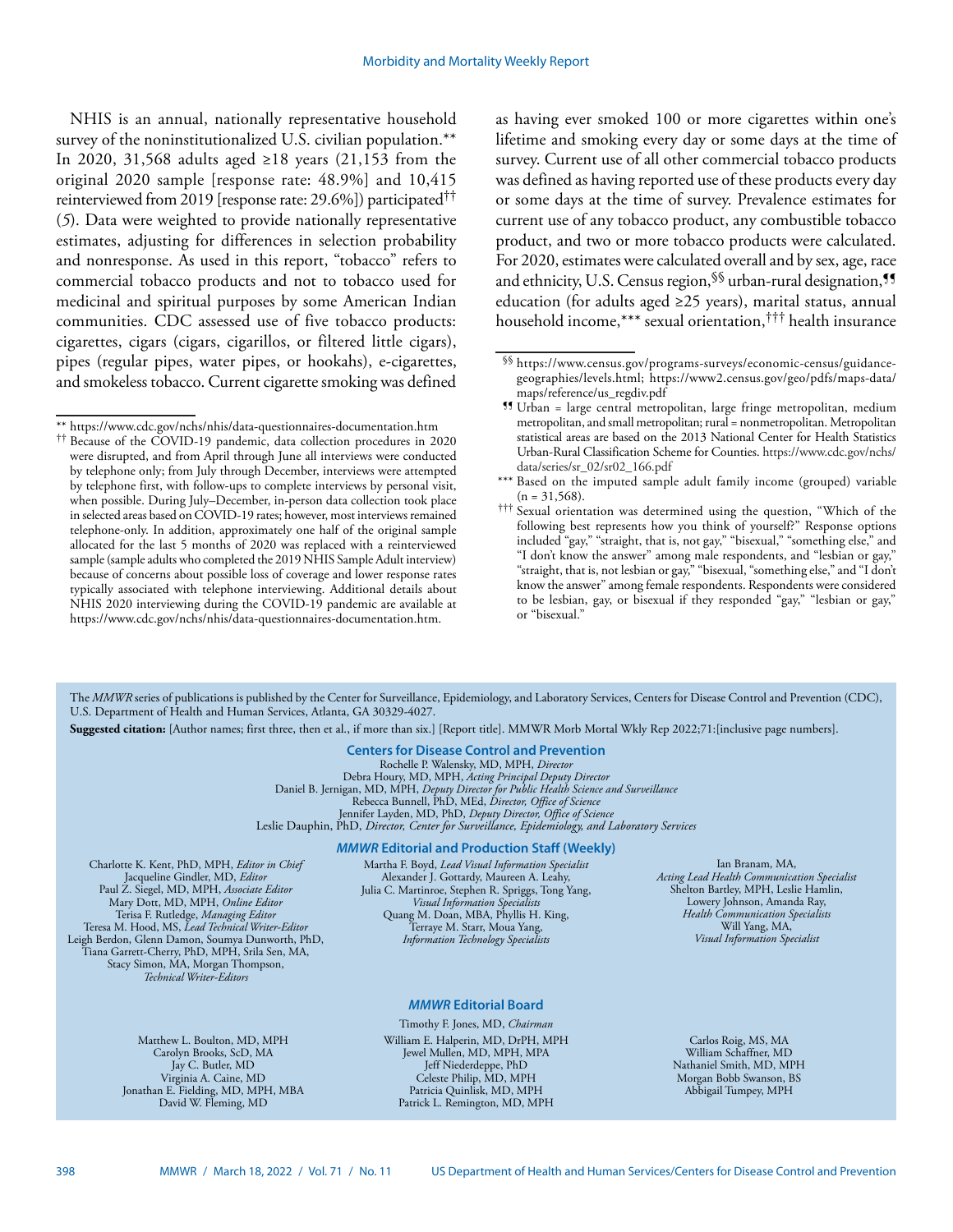coverage,§§§ disability,¶¶¶ and regularly had feelings of anxiety or depression.\*\*\*\*

CDC assessed statistically significant (p<0.05) differences in current cigarette smoking by urban-rural designation among each racial and ethnic group, changes in prevalence of tobacco product use during 2019 and 2020, and changes in average number of cigarettes smoked per day (1–9, 10–19, 20–29, and ≥30 cigarettes) during 2005–2020. SAS-callable SUDAAN software (version 11.0.3; Research Triangle Institute) was used to conduct all analyses. This activity was reviewed by CDC and was conducted consistent with applicable federal law and CDC policy.††††

Among U.S. adults in 2020, 19.0% (estimated 47.1 million) currently used any tobacco product, 15.2% (37.5 million) used any combustible tobacco product, and 3.3% (8.1 million) used two or more tobacco products. Cigarettes were the most commonly used tobacco product (12.5%; 30.8 million). Prevalence of use and estimated number of users of other tobacco products in 2020 was as follows: e-cigarettes (3.7%; 9.1 million), cigars (3.5%; 8.6 million), smokeless tobacco (2.3%; 5.7 million), and pipes (1.1%; 2.6 million) (Table). Among persons who currently used any tobacco product, 79.6% used combustible tobacco products, and 17.3% reported using two or more tobacco products. From 2019 to 2020, statistically significant decreases (p<0.05) were observed in the prevalence of use of any tobacco product (20.8% to 19.0%; p<0.001), combustible tobacco products  $(16.7\%$  to 15.2%; p<0.001), two or more tobacco products  $(3.9\% \text{ to } 3.3\%; p = 0.003)$ , cigarettes  $(14.0\%$ to 12.5%; p<0.001), and e-cigarettes  $(4.5\%$  to 3.7%; p<0.001). No statistically significant changes in past-year prevalence were observed among other products, including cigars (3.6% to 3.5%;  $p = 0.60$ ) and pipes (1.0% to 1.1%;  $p = 0.44$ ), and smokeless products  $(2.4\% \text{ to } 2.3\%; \text{ p} = 0.50)$ .

Current cigarette smoking prevalence was higher among persons who resided in rural areas than among those who resided in urban areas among non-Hispanic Black (38% higher), Hispanic (38% higher) and non-Hispanic White (62% higher) adults; in contrast, prevalence among non-Hispanic Asian adults was  $32\%$  higher among those in urban areas (p<0.05) (Figure 1). Among adults who smoked cigarettes daily, the percentage who reported smoking 20–29 cigarettes per day decreased from 34.9% in 2005 to 27.9% in 2020, and the percentage who reported smoking 30 or more cigarettes per day decreased from 12.7% to 6.4%; the percentage who reported smoking 1–9 cigarettes per day increased from 16.4% to 25.0%, and the percentage who reported smoking 10–19 cigarettes per day increased from 36.0% to 40.7% (all p<0.001) (Figure 2).

The prevalence of any current tobacco product use was higher among 1) men (24.5%) than among women (13.9%); 2) persons aged 25–44 years (22.9%), 45–64 years (20.4%), or 18–24 years (17.6%) than among those aged  $\geq 65$  years  $(11.8\%)$ ; 3) non-Hispanic AI/AN  $(34.9\%)$ , non-Hispanic Other (29.1%), non-Hispanic White (21.1%), and non-Hispanic Black (19.4%) adults than among Hispanic (11.7%) and non-Hispanic Asian (11.5%) adults; 4) persons living in the Midwest (22.0%) or the South (21.1%) than among those living in the Northeast (16.6%) or West (15.0%); 5) persons from rural areas (27.3%) than among those from urban areas  $(17.7%)$ ; and 6) persons with a GED  $(40.5%)$  than among those with other levels of education (Table). The prevalence of any current tobacco product use was also higher among 1) persons who were divorced/separated/widowed (21.6%) or single/never married/not living with a partner (21.4%) than among those married/living with a partner (17.5%); 2) persons who had an annual household income of <\$35,000 (25.2%) than those with higher income; 3) lesbian, gay, or bisexual adults (25.1%) than heterosexual/straight adults (18.8%); 4) persons insured by Medicaid (28.6%) or who were uninsured (27.3%), than those who had some other public insurance (21.3%), private insurance (16.4%) or Medicare only  $(12.5\%)$ ; 5) persons with a disability  $(25.4\%)$  than those who did not (18.4%); and 6) persons who reported regularly

<sup>§§§</sup> Private insurance coverage includes adults who had any comprehensive private insurance plan (including health maintenance organizations and preferred provider organizations). Medicaid for adults aged <65 years includes adults who do not have private coverage, but who have Medicaid or other state-sponsored health plans including Children's Health Insurance Program; for adults aged ≥65 years, Medicaid includes adults aged ≥65 years who do not have any private coverage but have Medicare and Medicaid or other state-sponsored health plans. Medicare coverage only includes adults aged ≥65 years who only have Medicare coverage. Other public insurance includes adults who do not have private insurance, Medicaid, or other public coverage but have any type of military coverage, coverage from other government programs, or Medicare (adults aged <65 years). Uninsured includes adults who have not indicated that they are covered under private health insurance, Medicare, Medicaid, a state-sponsored health plan, other government programs, or military coverage. Insurance coverage is as of time of survey.

<sup>¶¶¶</sup> Disability was defined based on self-reported presence of selected limitations including vision, hearing, mobility, remembering, self-care, and communication. These six questions are based on the short set of questions recommended by the Washington Group on Disability Statistics [\(https://](https://www.cdc.gov/nchs/washington_group/index.htm) [www.cdc.gov/nchs/washington\\_group/index.htm](https://www.cdc.gov/nchs/washington_group/index.htm)). Further information on the coding is available at [https://www.washingtongroup-disability.com/](https://www.washingtongroup-disability.com/fileadmin/uploads/wg/Documents/WG_Resource_Document__4_-_Monitoring_Using_the_WG_Questions.pdf) [fileadmin/uploads/wg/Documents/WG\\_Resource\\_Document\\_\\_4\\_-\\_](https://www.washingtongroup-disability.com/fileadmin/uploads/wg/Documents/WG_Resource_Document__4_-_Monitoring_Using_the_WG_Questions.pdf) [Monitoring\\_Using\\_the\\_WG\\_Questions.pdf.](https://www.washingtongroup-disability.com/fileadmin/uploads/wg/Documents/WG_Resource_Document__4_-_Monitoring_Using_the_WG_Questions.pdf)

Regularly having feelings of anxiety and regularly having feelings of depression was assessed using questions from The Washington Group Short Set on Functioning – Enhanced: Question Specification for question source ([https://www.washingtongroup-disability.com/fileadmin/uploads/wg/](https://www.washingtongroup-disability.com/fileadmin/uploads/wg/Documents/Questions/WG_Implementation_Document__4C_-_WG-SS_Enhanced_Question_Specifications.pdf) [Documents/Questions/WG\\_Implementation\\_Document\\_\\_4C\\_-\\_WG-](https://www.washingtongroup-disability.com/fileadmin/uploads/wg/Documents/Questions/WG_Implementation_Document__4C_-_WG-SS_Enhanced_Question_Specifications.pdf)[SS\\_Enhanced\\_Question\\_Specifications.pdf](https://www.washingtongroup-disability.com/fileadmin/uploads/wg/Documents/Questions/WG_Implementation_Document__4C_-_WG-SS_Enhanced_Question_Specifications.pdf)). Further information on the definition is available at [https://wwwn.cdc.gov/NHISDataQueryTool/](https://wwwn.cdc.gov/NHISDataQueryTool/ER_Quarterly/index_quarterly.html)

<sup>†††† 45</sup> C.F.R. part 46.102(l)(2), 21 C.F.R. part 56; 42 U.S.C. Sect. 241(d); 5 U.S.C. Sect. 552a; 44 U.S.C. Sect. 3501 et seq.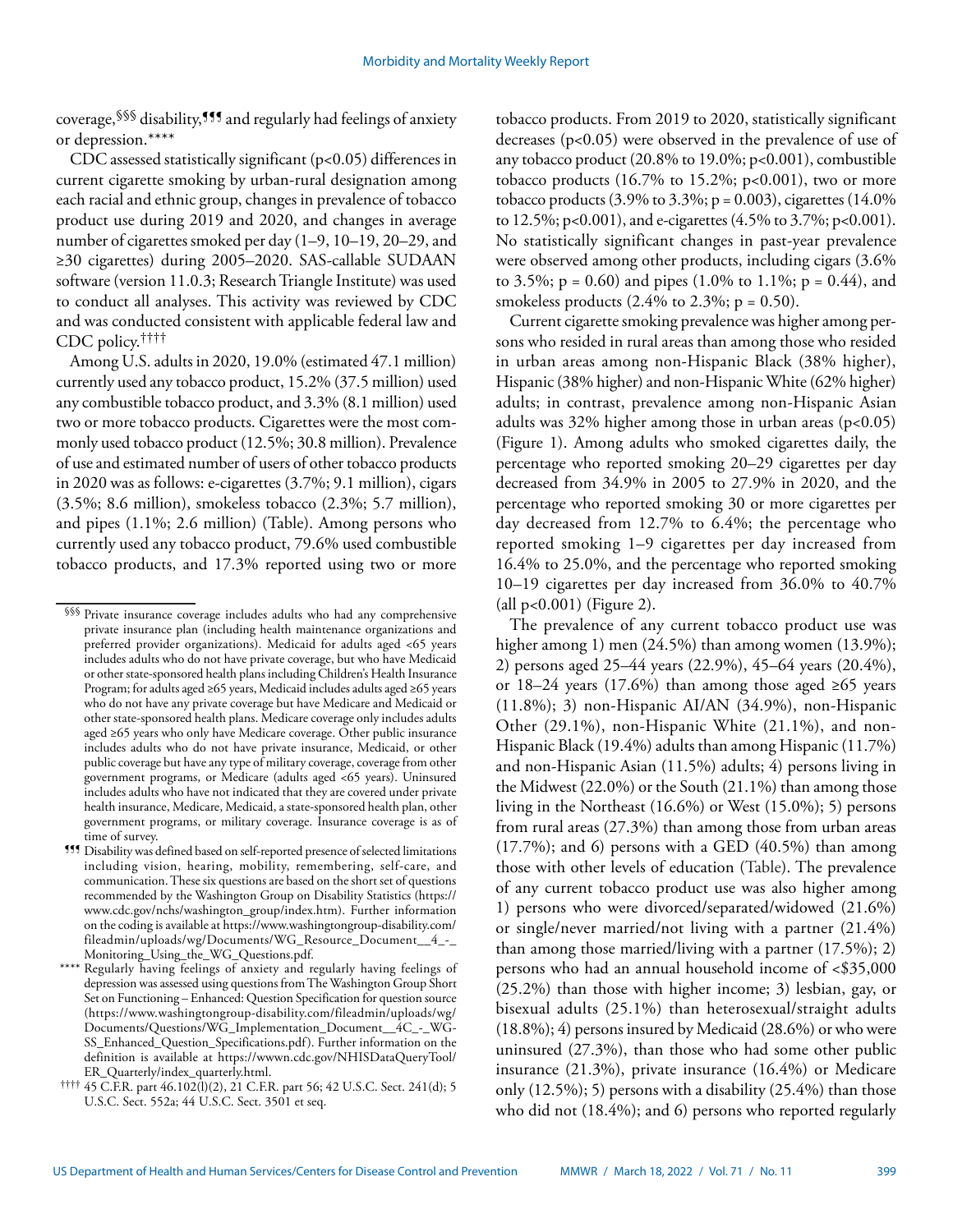| TABLE. Percentage of adults aged ≥18 years who reported tobacco product use "every day" or "some days," by tobacco product and selected |  |
|-----------------------------------------------------------------------------------------------------------------------------------------|--|
| characteristics — National Health Interview Survey, United States, 2020                                                                 |  |

|                                                                               | Tobacco product use,* % (95% CI) <sup>†</sup> |                                            |                                         |                                    |                                  |                                  |                                            |                                                   |
|-------------------------------------------------------------------------------|-----------------------------------------------|--------------------------------------------|-----------------------------------------|------------------------------------|----------------------------------|----------------------------------|--------------------------------------------|---------------------------------------------------|
| Characteristic                                                                | Any tobacco<br>product <sup>§</sup>           | Combustible<br>tobacco product¶            | Cigarettes**                            | Cigars <sup>††</sup>               | Pipes <sup>§§</sup>              | E-cigarettes <sup>¶¶</sup>       | <b>Smokeless</b><br>tobacco<br>products*** | Two or more<br>tobacco<br>products <sup>+++</sup> |
| Overall                                                                       | 19.0 (18.4-19.7)                              | 15.2 (14.6-15.8)                           | 12.5 (11.9-13.0)                        | $3.5(3.2 - 3.8)$                   | $1.1(0.9-1.3)$                   | $3.7(3.4 - 4.0)$                 | $2.3(2.1-2.6)$                             | $3.3(3.0-3.6)$                                    |
| Sex                                                                           |                                               |                                            |                                         |                                    |                                  |                                  |                                            |                                                   |
| Men                                                                           | 24.5 (23.5 - 25.5)                            | 18.8 (17.9-19.8)                           | $14.1(13.3 - 14.9)$                     | $6.3(5.8-6.9)$                     | $1.5(1.2-1.8)$                   | $4.6(4.2 - 5.2)$                 | $4.5(4.0 - 5.0)$                           | $5.2(4.7-5.8)$                                    |
| Women                                                                         | 13.9 (13.2-14.7)                              | $11.7(11.1 - 12.4)$                        | $11.0(10.3 - 11.6)$                     | $0.8(0.7-1.0)$                     | $0.7(0.5-0.9)$                   | $2.8(2.5-3.2)$                   | $0.3(0.2 - 0.5)$                           | $1.5(1.2-1.8)$                                    |
| Age group, yrs                                                                |                                               |                                            |                                         |                                    |                                  |                                  |                                            |                                                   |
| $18 - 24$                                                                     | 17.6 (15.5–19.9)                              | $10.9(9.2 - 12.9)$                         | $7.4(5.9-9.0)$                          | $4.1(3.1 - 5.4)$                   | $2.1(1.3-3.1)$                   | $9.4(7.8 - 11.2)$                | $2.4(1.6-3.4)$                             | $5.7(4.4 - 7.2)$                                  |
| $25 - 44$                                                                     | 22.9 (21.8-24.0)                              | 18.0 (16.9-19.1)                           | $14.1(13.1 - 15.1)$                     | $5.0(4.4 - 5.6)$                   | $1.7(1.3-2.1)$                   | $5.2(4.6 - 5.7)$                 | $2.8(2.4-3.3)$                             | $4.9(4.3 - 5.6)$                                  |
| 45–64                                                                         | 20.4 (19.4-21.5)                              | $16.9(16.0-17.9)$                          | 14.9 (14.0-15.9)                        | $2.8(2.5-3.2)$                     | $0.6(0.4-0.8)$                   | $2.2(1.9-2.6)$                   | $2.5(2.1-3.0)$                             | $2.3(1.9-2.6)$                                    |
| $\geq 65$                                                                     | 11.8 (10.9-12.7)                              | $10.4(9.6 - 11.3)$                         | $9.0(8.2 - 9.8)$                        | $1.8(1.5-2.1)$                     | $0.3(0.2 - 0.5)$                 | $0.6(0.4-0.8)$                   | $1.2(0.9-1.6)$                             | $1.0(0.8-1.3)$                                    |
| Race and ethnicity <sup>§§§</sup><br>American Indian or                       |                                               |                                            |                                         | $-999$                             | $-$ <sup>999</sup>               | $-$ 111                          | $6.8(3.6 - 11.5)$                          |                                                   |
| Alaska Native, non-Hispanic<br>White, non-Hispanic                            | 34.9 (24.8-46.2)<br>21.1 (20.4-21.9)          | 29.3 (18.8-41.7)<br>16.3 (15.6-17.0)       | 27.1 (17.4-38.6)<br>$13.3(12.7 - 14.0)$ | $3.8(3.4 - 4.2)$                   | $0.9(0.8-1.2)$                   | $4.2(3.8-4.7)$                   | $3.2(2.8-3.5)$                             | $10.9(6.4 - 16.9)$<br>$3.6(3.2 - 3.9)$            |
| Black, non-Hispanic                                                           | 19.4 (17.4-21.5)                              | 18.0 (16.2-19.9)                           | 14.4 (12.6–16.3)                        | $4.6(3.7-5.6)$                     | $1.6(1.1-2.3)$                   | $1.6(1.0-2.3)$                   | $0.8(0.4-1.5)$                             | $2.9(2.2 - 3.9)$                                  |
| Asian, non-Hispanic                                                           | $11.5(9.6 - 13.7)$                            | $8.7(7.0-10.7)$                            | $8.0(6.4 - 9.9)$                        | $0.9(0.4-1.6)$                     | $0.4(0.1-0.9)$                   | $3.4(2.3-4.7)$                   | $0.4(0.2-0.9)$                             | $1.4(0.8-2.3)$                                    |
| Other, non-Hispanic                                                           | 29.1 (24.1-34.4)                              | 21.0 (16.3-26.4)                           | 19.5 (14.9-24.7)                        | $-999$                             | $-$ <sup>111</sup>               | $7.8(5.1 - 11.2)$                | $3.7(1.9-6.4)$                             | $9.2(5.3 - 14.8)$                                 |
| Hispanic                                                                      | $11.7(10.4-13.1)$                             | $9.8(8.6 - 11.0)$                          | $8.0(7.0-9.2)$                          | $2.2(1.7-2.8)$                     | $0.9(0.6 - 1.4)$                 | $2.8(2.2 - 3.5)$                 | $0.4(0.2 - 0.7)$                           | $2.2(1.7-2.8)$                                    |
| U.S. Census region*****                                                       |                                               |                                            |                                         |                                    |                                  |                                  |                                            |                                                   |
| Northeast                                                                     | $16.6(15.0-18.3)$                             | $13.4(12.1 - 14.8)$                        | $10.4(9.3 - 11.5)$                      | $3.1(2.5-3.8)$                     | $0.8(0.5-1.2)$                   | $3.0(2.4-3.8)$                   | $1.6(1.1-2.3)$                             | $2.1(1.7-2.6)$                                    |
| Midwest                                                                       | 22.0 (20.6-23.4)                              | 18.2 (16.8-19.6)                           | 15.2 (14.0-16.5)                        | $3.7(3.1 - 4.4)$                   | $1.3(0.9-1.8)$                   | $4.1(3.4 - 4.8)$                 | $2.6(2.1-3.2)$                             | $4.1(3.3 - 4.9)$                                  |
| South                                                                         | 21.1 (20.0-22.2)                              | $16.9(15.8 - 18.0)$                        | $14.1(13.1 - 15.2)$                     | $4.1(3.6-4.7)$                     | $1.1(0.8-1.4)$                   | $3.6(3.2 - 4.2)$                 | $2.7(2.3-3.2)$                             | $3.7(3.2 - 4.3)$                                  |
| West                                                                          | $15.0(13.9 - 16.1)$                           | $11.1(10.2 - 12.0)$                        | $9.0(8.2 - 9.8)$                        | $2.5(2.1-3.0)$                     | $1.1(0.8-1.5)$                   | $4.0(3.3-4.7)$                   | $1.9(1.5-2.4)$                             | $2.8(2.3-3.3)$                                    |
| Metropolitan statistical area <sup>††††</sup>                                 |                                               |                                            |                                         |                                    |                                  |                                  |                                            |                                                   |
| Urban                                                                         | 17.7 (17.0-18.4)                              | 14.2 (13.5-14.8)                           | $11.4(10.8-12.0)$                       | $3.4(3.1 - 3.8)$                   | $1.1(0.9-1.3)$                   | $3.7(3.3 - 4.0)$                 | $1.7(1.5-2.0)$                             | $3.0(2.7-3.3)$                                    |
| Rural                                                                         | 27.3 (25.5-29.2)                              | 21.3 (19.6-23.1)                           | 19.0 (17.4-20.8)                        | $3.7(2.9 - 4.7)$                   | $1.0(0.6-1.5)$                   | $3.9(3.0 - 5.0)$                 | $5.9(4.8 - 7.0)$                           | $5.0(4.0-6.1)$                                    |
| Education (adults aged ≥25 yrs)                                               |                                               |                                            |                                         |                                    |                                  |                                  |                                            |                                                   |
| 0-12 yrs (no diploma)                                                         | 24.8 (22.3-27.4)                              | 22.7 (20.3-25.2)                           | 21.5 (19.2-24.0)                        | $3.1(2.2 - 4.2)$                   | $0.7(0.3-1.3)$                   | $1.4(0.8-2.2)$                   | $2.4(1.7-3.4)$                             | $3.6(2.6-4.9)$                                    |
| <b>GED</b>                                                                    | 40.5 (35.4-45.8)                              | 34.5 (29.5 - 39.7)                         | 32.0 (27.2-37.2)                        | $5.9(3.9 - 8.5)$                   | $1.6(0.5-3.6)$                   | $5.4(3.5 - 7.9)$                 | $3.8(2.1-6.2)$                             | $6.8(4.7-9.5)$                                    |
| High school diploma                                                           | 24.2 (22.9 - 25.6)                            | 19.6 (18.3-20.9)                           | 17.6 (16.4-18.9)                        | $3.1(2.5-3.6)$                     | $0.9(0.6-1.4)$                   | $3.5(3.0-4.2)$                   | $3.3(2.7-4.0)$                             | $3.8(3.1-4.5)$                                    |
| Some college, no diploma                                                      | 21.7 (20.2-23.3)                              | 17.3 (15.9–18.7)                           | $14.4(13.1 - 15.7)$                     | $4.0(3.3-4.8)$                     | $0.8(0.5-1.2)$                   | $4.1(3.4 - 5.0)$                 | $2.6(2.0-3.3)$                             | $3.5(2.8-4.3)$                                    |
| Associate degree (academic or                                                 |                                               |                                            |                                         |                                    |                                  |                                  |                                            |                                                   |
| technical/vocational)                                                         | 19.4 (17.8-21.1)                              | 15.3 (13.8-16.8)                           | $12.7(11.3 - 14.1)$                     | $3.6(2.8-4.5)$                     | $1.0(0.6-1.6)$                   | $3.7(2.9-4.5)$                   | $2.6(2.0-3.4)$                             | $3.3(2.5-4.2)$                                    |
| Bachelor's degree<br>Graduate degree (master's,<br>professional, or doctoral) | $11.7(10.7-12.6)$<br>$8.6(7.6-9.7)$           | $9.0(8.2 - 9.9)$<br>$6.9(6.0 - 7.9)$       | $5.6(5.0-6.3)$<br>$3.5(2.9-4.1)$        | $3.3(2.8-3.9)$<br>$3.0(2.5-3.7)$   | $1.0(0.7-1.4)$<br>$0.9(0.5-1.4)$ | $2.4(2.0-2.9)$<br>$1.5(1.1-2.1)$ | $1.3(1.0-1.7)$<br>$0.8(0.6-1.2)$           | $1.7(1.4-2.1)$<br>$1.1(0.8-1.6)$                  |
| <b>Marital status</b>                                                         |                                               |                                            |                                         |                                    |                                  |                                  |                                            |                                                   |
| Married/Living with partner                                                   | 17.5 (16.7-18.2)                              | $13.8(13.1 - 14.5)$                        | $10.9(10.3 - 11.6)$                     | $3.6(3.2 - 4.0)$                   | $0.8(0.6-1.0)$                   | $3.1(2.7-3.4)$                   | $2.6(2.3-2.9)$                             | $2.9(2.5-3.3)$                                    |
| Divorced/Separated/Widowed                                                    | 21.6 (20.3-22.9)                              | 18.9 (17.6-20.1)                           | $17.3(16.1 - 18.5)$                     | $2.3(1.8-2.8)$                     | $0.8(0.5-1.1)$                   | $2.6(2.1-3.1)$                   | $1.6(1.2 - 2.1)$                           | $2.6(2.1-3.2)$                                    |
| Single/Never married/                                                         |                                               |                                            |                                         |                                    |                                  |                                  |                                            |                                                   |
| Not living with a partner                                                     | 21.4 (20.0-23.0)                              | 16.3 (14.9-17.7)                           | 13.0 (11.7–14.4)                        | $4.0(3.4 - 4.8)$                   | $2.1(1.6-2.7)$                   | $6.2(5.3 - 7.1)$                 | $2.2(1.7-2.9)$                             | $4.8(4.1 - 5.7)$                                  |
| Annual household income, \$ <sup>§§§§</sup>                                   |                                               |                                            |                                         |                                    |                                  |                                  |                                            |                                                   |
| $<$ 35,000                                                                    | 25.2 (23.8–26.5)                              | 22.1 (20.9-23.4)                           | 20.2 (19.0-21.4)                        | $3.0(2.6-3.5)$                     | $1.5(1.1-2.0)$                   | $3.7(3.1-4.3)$                   | $1.9(1.4 - 2.4)$                           | $4.1(3.6-4.8)$                                    |
| 35,000-74,999                                                                 | 20.3 (19.2-21.5)                              | $16.4(15.3 - 17.5)$                        | $14.1(13.1 - 15.1)$                     | $3.6(3.0-4.1)$                     | $0.9(0.6-1.2)$                   | $3.9(3.3-4.5)$                   | $2.3(2.0-2.8)$                             | $3.6(3.1-4.2)$                                    |
| 75,000-99,999                                                                 | 18.4 (16.8-20.1)                              | $13.2(11.8 - 14.7)$                        | $10.5(9.3 - 11.9)$                      | $3.3(2.5-4.1)$                     | $1.0(0.5-1.5)$                   | $4.5(3.6 - 5.6)$                 | $3.1(2.4-4.0)$                             | $3.4(2.6-4.4)$                                    |
| ≥100,000                                                                      | 13.7 (12.8-14.7)                              | $9.9(9.1 - 10.7)$                          | $6.2(5.6-6.9)$                          | $3.8(3.4 - 4.3)$                   | $1.0(0.7-1.4)$                   | $3.2(2.7 - 3.7)$                 | $2.3(1.9-2.7)$                             | $2.3(1.9-2.8)$                                    |
| <b>Sexual orientation</b>                                                     |                                               |                                            |                                         |                                    |                                  |                                  |                                            |                                                   |
| Heterosexual/Straight                                                         | 18.8 (18.2-19.5)                              | 15.0 (14.4-15.6)                           | $12.3(11.7-12.8)$                       | $3.5(3.2 - 3.8)$                   | $1.0(0.9-1.2)$                   | $3.5(3.2 - 3.8)$                 | $2.4(2.2 - 2.7)$                           | $3.2(2.9 - 3.5)$                                  |
| Lesbian, gay, or bisexual                                                     | 25.1 (21.4-29.1)                              | 18.9 (15.3-22.8)                           | 16.1 (12.7-19.9)                        | $4.3(2.4 - 7.1)$                   | $2.6(1.2 - 4.9)$                 | $8.7(6.5 - 11.4)$                | $0.8(0.3-1.6)$                             | $6.2(3.9-9.4)$                                    |
| Health insurance coverage <sup>11111</sup>                                    |                                               |                                            |                                         |                                    |                                  |                                  |                                            |                                                   |
| Private insurance                                                             | 16.4 (15.7-17.2)                              | 12.3 (11.7–12.9)                           | $9.2(8.6 - 9.7)$                        | $3.5(3.2-3.9)$                     | $0.9(0.8-1.2)$                   | $3.8(3.4 - 4.2)$                 | $2.4(2.1-2.7)$                             | $2.8(2.5-3.1)$                                    |
| Medicaid                                                                      | 28.6 (26.5-30.8)                              | 24.6 (22.6–26.6)                           | 22.7 (20.8-24.8)                        | $3.0(2.3 - 3.8)$                   | $1.9(1.3-2.8)$                   | $4.4(3.4 - 5.6)$                 | $2.4(1.7-3.3)$                             | $5.0(3.9-6.2)$                                    |
| Medicare only (aged ≥65 yrs)<br>Other public insurance                        | 12.5 (11.0–14.2)                              | 11.3 (9.8–12.9)                            | $10.2(8.7 - 11.8)$                      | $1.6(1.1-2.2)$                     | $0.1(0.0-0.3)$                   | $0.7(0.4-1.0)$                   | $1.1(0.7-1.6)$                             | $1.0(0.6-1.6)$                                    |
| Uninsured                                                                     | 21.3 (18.9-24.0)<br>27.3 (25.0-29.8)          | $17.7(15.3 - 20.3)$<br>$23.3(21.1 - 25.6)$ | 14.8 (12.6-17.4)<br>21.2 (19.1–23.4)    | $4.2(3.1 - 5.6)$<br>$4.8(3.7-6.1)$ | $1.0(0.5-1.7)$<br>$1.6(1.0-2.3)$ | $2.7(1.9-3.8)$<br>$5.1(4.0-6.4)$ | $2.4(1.6-3.4)$<br>$2.5(1.8-3.4)$           | $3.1(2.1-4.2)$                                    |
|                                                                               |                                               |                                            |                                         |                                    |                                  |                                  |                                            | $6.0(4.8-7.4)$                                    |
| Disability *****<br>Yes                                                       | $25.4(23.3 - 27.6)$                           | 21.6 (19.6-23.8)                           | 19.8 (17.8-22.0)                        | $3.4(2.5-4.6)$                     | $1.2(0.8-1.7)$                   | $3.5(2.7-4.5)$                   | $2.9(2.1-4.1)$                             | $4.8(3.6 - 6.1)$                                  |
| No                                                                            | 18.4 (17.8-19.1)                              | 14.6 (14.0-15.2)                           | 11.8 (11.2–12.3)                        | $3.5(3.2 - 3.8)$                   | $1.1(0.9-1.3)$                   | $3.7(3.4 - 4.1)$                 | $2.3(2.0-2.5)$                             | $3.2(2.8-3.5)$                                    |
|                                                                               |                                               |                                            |                                         |                                    |                                  |                                  |                                            |                                                   |

See table footnotes on the next page.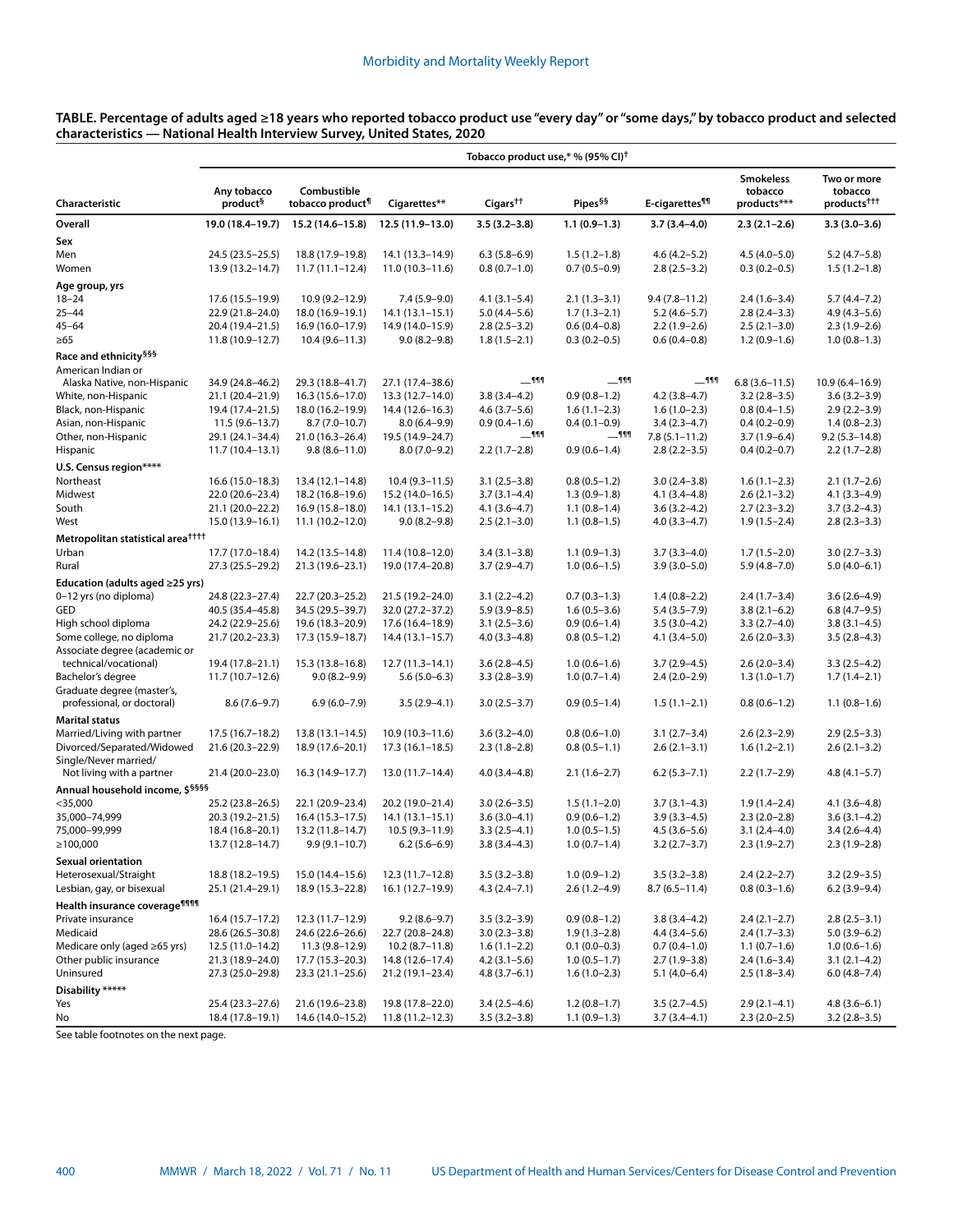#### **TABLE. (***Continued***) Percentage of adults aged ≥18 years who reported tobacco product use "every day" or "some days," by tobacco product and selected characteristics — National Health Interview Survey, United States, 2020**

|                                                          | Tobacco product use,* % (95% CI) <sup>†</sup> |                                             |                     |                           |                     |                            |                                            |                                                   |
|----------------------------------------------------------|-----------------------------------------------|---------------------------------------------|---------------------|---------------------------|---------------------|----------------------------|--------------------------------------------|---------------------------------------------------|
| <b>Characteristic</b>                                    | Any tobacco<br>product <sup>§</sup>           | Combustible<br>tobacco product <sup>¶</sup> | Cigarettes**        | $Cigars^{\dagger\dagger}$ | Pipes <sup>§§</sup> | E-cigarettes <sup>¶¶</sup> | <b>Smokeless</b><br>tobacco<br>products*** | Two or more<br>tobacco<br>products <sup>†††</sup> |
| Regularly having feelings of anxiety <sup>†††††</sup>    |                                               |                                             |                     |                           |                     |                            |                                            |                                                   |
| Yes                                                      | 29.6 (27.7-31.5)                              | 24.1 (22.2–26.0)                            | 21.4 (19.6–23.2)    | $4.1(3.3 - 5.0)$          | 1.8 (1.3–2.6)       | $7.1(5.9 - 8.4)$           | $2.1(1.5-2.9)$                             | $5.6(4.6-6.6)$                                    |
| No                                                       | 17.7 (17.0-18.4)                              | 14.0 (13.4–14.7)                            | $11.3(10.8-11.9)$   | $3.4(3.1 - 3.7)$          | $1.0(0.8-1.2)$      | $3.3(3.0-3.6)$             | $2.3(2.1-2.6)$                             | $3.0(2.7 - 3.3)$                                  |
| Regularly having feelings of depression <sup>§§§§§</sup> |                                               |                                             |                     |                           |                     |                            |                                            |                                                   |
| Yes                                                      | 35.6 (32.4-39.0)                              | 29.6 (26.6-32.8)                            | 26.9 (23.9-30.0)    | $3.7(2.6-5.1)$            | $2.8(1.6-4.6)$      | $8.3(6.4 - 10.6)$          | $2.6(1.5-4.3)$                             | $6.7(4.9-9.0)$                                    |
| No                                                       | 18.3 (17.6-18.9)                              | $14.5(13.9 - 15.1)$                         | $11.8(11.2 - 12.3)$ | $3.5(3.2 - 3.8)$          | $1.0(0.8-1.2)$      | $3.5(3.2 - 3.8)$           | $2.3(2.1-2.6)$                             | $3.1(2.8-3.4)$                                    |

**Abbreviation:** GED = general educational development certificate.

Smoking and tobacco use here refer to use of commercial tobacco products and not to tobacco used for medicinal and spiritual purposes by some American Indian communities. † 95% Korn-Graubard CIs. National Center for Health Statistics data presentation standards. [https://www.cdc.gov/nchs/data/series/sr\\_02/sr02\\_175.pdf](https://www.cdc.gov/nchs/data/series/sr_02/sr02_175.pdf)

§ Any tobacco use was defined as use either "every day" or "some days" of at least one tobacco product. (For cigarettes, users were defined as adults who reported use either "every day" or "some days" and had smoked 100 or more cigarettes during their lifetime).

¶ Any combustible tobacco use was defined as use either "every day" or "some days" of at least one combustible tobacco product: cigarettes; cigars, cigarillos, filtered little cigars; pipes, water pipes, or hookah. (For cigarettes, users were defined as adults who reported use either "every day" or "some days" and had smoked 100 or more times during their lifetime). \*\* Current cigarette smoking was defined as smoking 100 or more cigarettes during a person's lifetime and now smoking cigarettes "every day" or "some days."

<sup>††</sup> Current cigar smoking was defined as smoking cigars, cigarillos, or little filtered cigars at least once during a person's lifetime and now smoking at least one of these products "every day" or "some days."

<sup>§§</sup> Current pipe smoking was defined as smoking tobacco in a regular pipe, water pipe, or hookah at least once during a person's lifetime and now smoking at least one of these products "every day" or "some days."

¶¶ Current e-cigarette use was defined as using e-cigarettes at least once during a person's lifetime and now using e-cigarettes "every day" or "some days."

\*\*\* Current smokeless tobacco product use was defined as using chewing tobacco, snuff, dip, snus, or dissolvable tobacco at least once during a person's lifetime and now using at least one of these products "every day" or "some days."

††† Current multiple tobacco product use was defined as use "every day" or "some days" for at least two or more of the following tobacco products: cigarettes (100 or more cigarettes during lifetime); cigars, cigarillos, filtered little cigars; pipes, water pipes, or hookahs; e-cigarettes; or smokeless tobacco products.

§§§ Hispanic persons could be of any race. All other groups were non-Hispanic. The following four non-Hispanic single-race categories were available for sample adults in the 2020 National Health Interview Survey public use files: 1) White; 2) Black or African American; 3) Asian, and 4) American Indian or Alaska Native. Exclusive from these groups, the "Other, non-Hispanic" category includes those adults who were categorized as "non-Hispanic American Indian or Alaska Native and any other group" or "other single and multiple races.

¶¶¶ Based on National Center for Health Statistics data presentation standards, estimates were statistically unreliable ([https://www.cdc.gov/nchs/data/series/sr\\_02/sr02\\_175.pdf](https://www.cdc.gov/nchs/data/series/sr_02/sr02_175.pdf)). SAS MACRO used for suppression criteria check. <https://www.sas.com/content/dam/SAS/support/en/sas-global-forum-proceedings/2019/3659-2019.pdf>

\*\*\*\* *Northeast:* Connecticut, Maine, Massachusetts, New Hampshire, New Jersey, New York, Pennsylvania, Rhode Island, and Vermont; *Midwest:* Illinois, Indiana, Iowa, Kansas, Michigan, Minnesota, Missouri, Nebraska, North Dakota, Ohio, South Dakota, and Wisconsin; *South:* Alabama, Arkansas, Delaware, District of Columbia, Florida, Georgia, Kentucky, Louisiana, Maryland, Mississippi, North Carolina, Oklahoma, South Carolina, Tennessee, Texas, Virginia, and West Virginia; *West:* Alaska, Arizona, California, Colorado, Hawaii, Idaho, Montana, Nevada, New Mexico, Oregon, Utah, Washington, and Wyoming.

†††† Urban = large central metropolitan, large fringe metropolitan, medium metropolitan, and small metropolitan; rural = nonmetropolitan. Metropolitan statistical areas are based on the 2013 National Center for Health Statistics Urban-Rural Classification Scheme for Counties. [https://www.cdc.gov/nchs/data/series/sr\\_02/sr02\\_166.pdf](https://www.cdc.gov/nchs/data/series/sr_02/sr02_166.pdf)

§§§§§ Based on the imputed sample adult family income (grouped) variable.

1111 Private insurance coverage includes adults who had any comprehensive private insurance plan (including health maintenance organizations and preferred provider organizations). Medicaid for adults aged <65 years includes adults who do not have private coverage, but who have Medicaid or other state-sponsored health plans including Children's Health Insurance Program; for adults aged ≥65 years, includes adults aged ≥65 years who do not have any private coverage but have Medicare and Medicaid or other state-sponsored health plans. Medicare coverage only includes adults aged ≥65 years who only have Medicare coverage. Other public insurance includes adults who do not have private insurance, Medicaid, or other public coverage but have any type of military coverage, coverage from other government programs, or Medicare (adults aged <65 years). Uninsured includes adults who have not indicated that they are covered under private health insurance, Medicare, Medicaid, a state-sponsored health plan, other government programs, or military coverage. Insurance coverage is as of time of survey.

- \*\*\*\*\* Disability was defined based on self-reported presence of selected limitations including vision, hearing, mobility, remembering or concentrating, self-care, and communication. Respondents had to answer, "A lot of difficulty" or "Cannot do at all/unable to do" to one of the following questions: "Do you have difficulty seeing, even when wearing glasses?,""Do you have difficulty hearing, even when using a hearing aid?,""Do you have any difficulty walking or climbing steps?,""Using your usual language, do you have difficulty communicating, for example, understanding or being understood?,""Do you have difficulty remembering or concentrating?,""Do you have difficulty with self-care, such as washing all over or dressing?" to be coded as living with a disability; those who responded "no difficulty" or "some difficulty" to all six questions were coded as having no disability. Classifications are based on the 2020 National Health Interview Survey Washington Group Short Set Composite Disability Indicator recode, as based on the short set of questions recommended by the Washington Group on Disability Statistics. [https://www.cdc.gov/nchs/washington\\_group/index.htm](https://www.cdc.gov/nchs/washington_group/index.htm)
- ††††† Regularly having feelings of anxiety was assessed by the questions, "How often do you feel worried, nervous or anxious? Would you say daily, weekly, monthly, a few times a year, or never?" and "Thinking about the last time you felt worried, nervous or anxious, how would you describe the level of these feelings? Would you say a little, a lot, or somewhere in between?" Respondents indicating 1) feeling worried, nervous, or anxious daily and describing the level of those feelings as "somewhere in between a little and a lot" or "a lot" or 2) feeling worried, nervous, or anxious weekly and describing the level of those feelings as "a lot" were considered as regularly having feelings of anxiety. Those who answered 1) "never" feeling worried, nervous or anxious and who did not answer the question on the level of the feelings, 2) feeling worried, nervous or anxious and daily and described the level of those feelings as "a little," 3) feeling worried, nervous, or anxious weekly and described the level of those feelings as "a little" or "somewhere in between a little and a lot," or 4) feeling worried, nervous, or anxious "monthly" or "a few times a year" and described the level of those feelings as "a little", "a lot" or "somewhere in between a little and a lot" were considered as not regularly having feelings of anxiety. Others not falling within those combinations were excluded. More information on the definition is available at [https://wwwn.cdc.gov/](https://wwwn.cdc.gov/NHISDataQueryTool/ER_Quarterly/index_quarterly.html) [NHISDataQueryTool/ER\\_Quarterly/index\\_quarterly.html,](https://wwwn.cdc.gov/NHISDataQueryTool/ER_Quarterly/index_quarterly.html) and more information on the question source is available at [https://www.washingtongroup-disability.com/fileadmin/uploads/](https://www.washingtongroup-disability.com/fileadmin/uploads/wg/Documents/Questions/WG_Implementation_Document__4C_-_WG-SS_Enhanced_Question_Specifications.pdf) [wg/Documents/Questions/WG\\_Implementation\\_Document\\_\\_4C\\_-\\_WG-SS\\_Enhanced\\_Question\\_Specifications.pdf](https://www.washingtongroup-disability.com/fileadmin/uploads/wg/Documents/Questions/WG_Implementation_Document__4C_-_WG-SS_Enhanced_Question_Specifications.pdf).
- §§§§§ Regularly having feelings of depression was assessed by the questions, "How often do you feel depressed? Would you say daily, weekly, monthly, a few times a year, or never?" and "Thinking about the last time you felt depressed, how would you describe the level of these feelings? Would you say a little, a lot, or somewhere in between?" Respondents indicating 1) feeling depressed daily and describing the level of those feelings as "somewhere in between a little and a lot" or "a lot" or 2) feeling depressed weekly and describing the level of those feelings as "a lot" were considered as regularly having feelings of depression. Those who answered 1) "never" feeling depressed and who did not answer the question on the level of the feelings, 2) feeling depressed daily and described the level of those feelings as "a little," 3) feeling depressed weekly and described the level of those feelings as "a little" or "somewhere in between a little and a lot," or 4) feeling depressed "monthly" or "a few times a year" and described the level of those feelings as "a little," "a lot" or "somewhere in between a little and a lot" were considered as not having feelings of depression. Others not falling within those combinations were excluded. More information on the definition is available at [https://wwwn.cdc.gov/NHISDataQueryTool/ER\\_Quarterly/index\\_quarterly.html](https://wwwn.cdc.gov/NHISDataQueryTool/ER_Quarterly/index_quarterly.html), and more information on the question source is available at [https://www.washingtongroup-disability.](https://www.washingtongroup-disability.com/fileadmin/uploads/wg/Documents/Washington_Group_Questionnaire__3_-_WG_Short_Set_on_Functioning_-_Enhanced.pdf) [com/fileadmin/uploads/wg/Documents/Washington\\_Group\\_Questionnaire\\_\\_3\\_-\\_WG\\_Short\\_Set\\_on\\_Functioning\\_-\\_Enhanced.pdf](https://www.washingtongroup-disability.com/fileadmin/uploads/wg/Documents/Washington_Group_Questionnaire__3_-_WG_Short_Set_on_Functioning_-_Enhanced.pdf).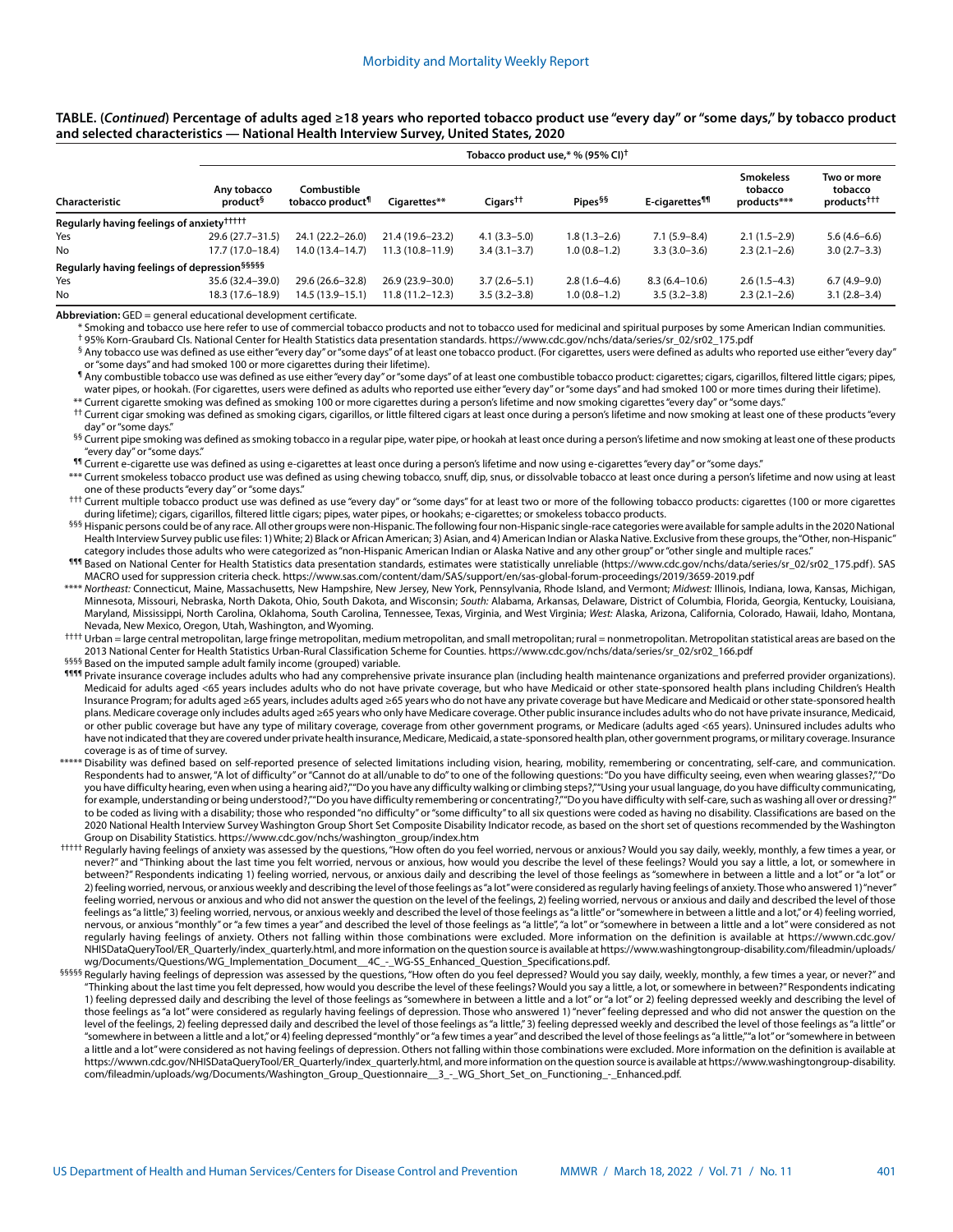



**Abbreviation:** AI/AN = American Indian or Alaska Native.

\* Smoking and tobacco use here refer to use of commercial tobacco products and not to tobacco used for medicinal and spiritual purposes by some American Indian communities.

† Urban = large central metropolitan, large fringe metropolitan, medium metropolitan, and small metropolitan; rural = nonmetropolitan. [https://www.cdc.gov/nchs/](https://www.cdc.gov/nchs/data/series/sr_02/sr02_166.pdf) [data/series/sr\\_02/sr02\\_166.pdf](https://www.cdc.gov/nchs/data/series/sr_02/sr02_166.pdf)

§ Hispanic adults could be of any race. All other groups were non-Hispanic. The following four non-Hispanic single-race categories were available for sample adults in the 2020 National Health Interview Survey public use files: 1) White, 2) Black or African American, 3) Asian, and 4) AI/AN. Exclusive from these groups, the "non-Hispanic, Other" category in this report includes those adults who were categorized as "non-Hispanic AI/AN and any other group" or "other single and multiple races." The only multiracial categories available were "non-Hispanic AI/AN and any other group" and "other single and multiple races." [https://ftp.cdc.gov/pub/Health\\_Statistics/](https://ftp.cdc.gov/pub/Health_Statistics/NCHS/Dataset_Documentation/NHIS/2020/srvydesc-508.pdf) [NCHS/Dataset\\_Documentation/NHIS/2020/srvydesc-508.pdf](https://ftp.cdc.gov/pub/Health_Statistics/NCHS/Dataset_Documentation/NHIS/2020/srvydesc-508.pdf)

¶ p<0.05 for differences in urban–rural cigarette smoking prevalence for the following race/ethnicity groups: non-Hispanic Asian, non-Hispanic Black, non-Hispanic White, Hispanic.

having feelings of anxiety (29.6%) or depression (35.6%) than those who did not.

# **Discussion**

From 2019 to 2020 the prevalence of any commercial tobacco product use and use of certain commercial tobacco products decreased, yet nearly one in five adults (47.1 million) continued to use commercial tobacco products. Approximately three quarters of adults who used tobacco products used combustible products, with 30.8 million adults currently smoking cigarettes. Among all tobacco products, cigarettes and other combustible tobacco products are the predominant cause of tobacco-related morbidity and mortality (*1*). Increasing the

use of evidence-based commercial tobacco control interventions (e.g., raising the price of tobacco products, smoke-free policies in public places, and increasing equitable cessation access) can help prevent tobacco product use initiation and increase cessation, further reducing tobacco use prevalence and related disease (*1*,*6*,*7*).

From 2005 to 2020, shifts were seen in cigarette use patterns among adults who smoked daily, with adults generally smoking fewer cigarettes per day in 2020 than in 2005. In 2020, 12.5% of U.S. adults aged ≥18 years smoked cigarettes, the lowest prevalence since data became available starting in 1965 (*1*). Factors that might have contributed to the lower prevalence of tobacco product use include high-impact antitobacco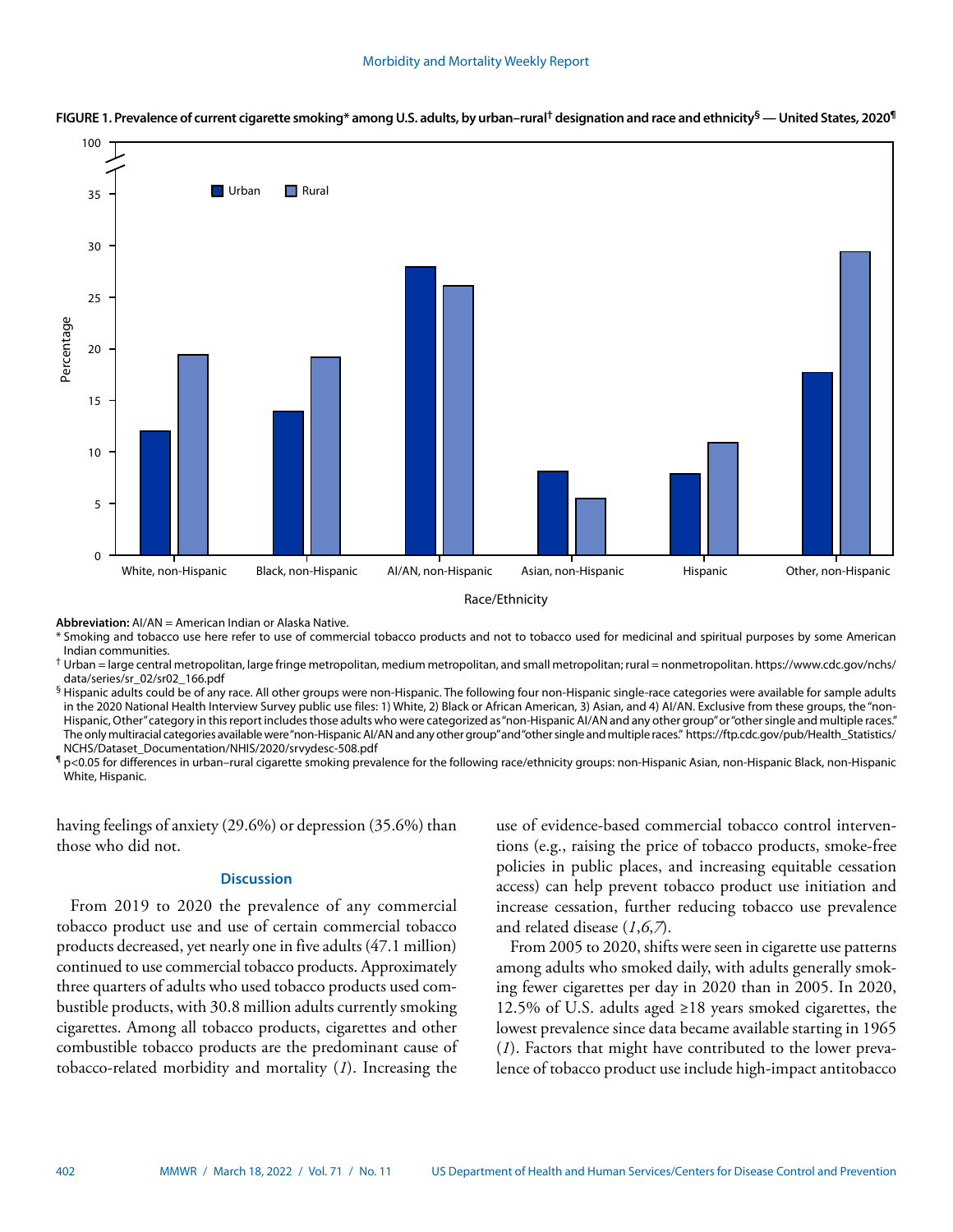

**FIGURE 2. Percentage of adults aged ≥18 years who reported smoking cigarettes\* every day, by average number of cigarettes smoked per day — United States, 2005–2020†,§**

\* Smoking and tobacco use here refer to use of commercial tobacco products and not to tobacco used for medicinal and spiritual purposes by some American Indian communities.

† Linear trends were adjusted for sex, age, race, and ethnicity. During 2005–2020, prevalence of adults who smoked daily and smoked 1–9 cigarettes per day and 10–19 cigarettes per day significantly increased (p<0.05); prevalence of adults who smoked daily and smoked 20–29 cigarettes per day and ≥30 cigarettes per day significantly deceased (p<0.05).

 $§$  Changes in weighting and design methodology for the 2019 National Health Interview Survey could affect comparisons of weighted survey estimates over time; preliminary evaluation showed that the estimate of current cigarette smoking was affected by methodological changes, which might have shifted the estimate upward by 0.5 percentage points. In addition, changes in the 2020 National Health Interview Survey administration from in-person to primarily telephone-based might affect estimates. Under- and overrepresentation of certain groups exists. How this might bias the measured prevalence of current cigarette smoking is uncertain. For these reasons, observed trends should be interpreted cautiously. [https://ftp.cdc.gov/pub/Health\\_Statistics/NCHS/Dataset\\_Documentation/NHIS/2019/](https://ftp.cdc.gov/pub/Health_Statistics/NCHS/Dataset_Documentation/NHIS/2019/srvydesc-508.pdf) [srvydesc-508.pdf](https://ftp.cdc.gov/pub/Health_Statistics/NCHS/Dataset_Documentation/NHIS/2019/srvydesc-508.pdf) and <https://www.cdc.gov/nchs/data/nhis/earlyrelease/EarlyRelease202009-508.pdf>

media campaigns (e.g., Tips from Former Smokers and Every Try Counts) and policies (e.g., smoke-free policies in public places and limiting the availability of specific types of tobacco products such as flavored products) at the local, tribal, state, and national level (*1*,*4*,*7*,*8*).

In 2020, marked sociodemographic differences in smoking prevalence among U.S. adults were observed, as well as differences between adults of different races and ethnicities by urbanrural designation. Among non-Hispanic Black, Hispanic, and non-Hispanic White adults, prevalence of cigarette smoking was higher among persons who resided in rural areas than their racial and ethnic counterparts in urban areas. The tobacco industry has historically targeted rural and lowincome areas with increased advertising, price promotions, and access to tobacco retailers, thereby contributing to an environment where tobacco use is viewed as normal (*8*). Targeted marketing of menthol cigarettes to non-Hispanic Black and Hispanic racial and ethnic groups has also been documented (*8*). Strategies that prohibit the sale of flavored tobacco products, restrict price promotions, and implement culturally tailored antismoking campaigns can aid in reducing tobacco use disparities (*8*,*9*).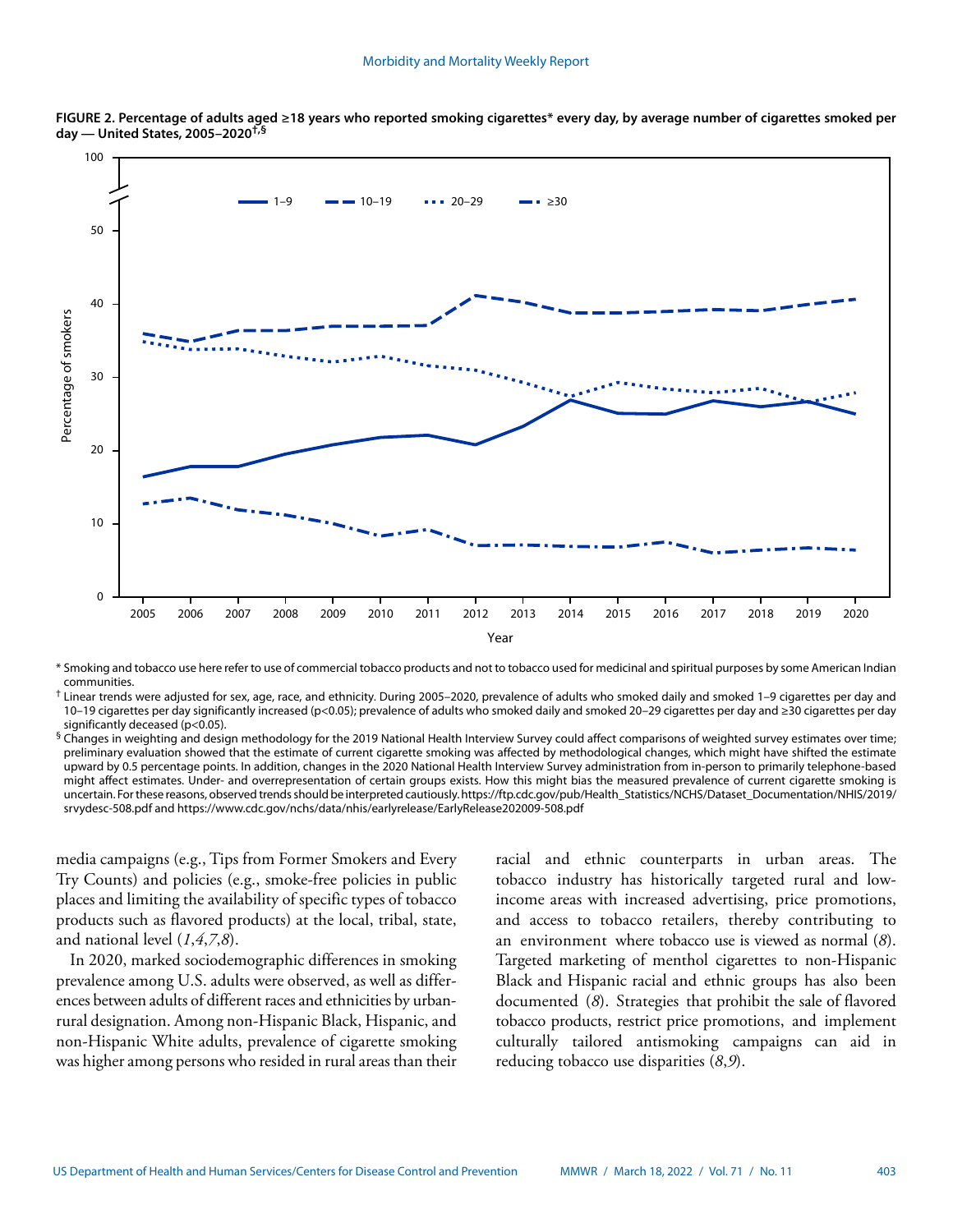The findings in this report are subject to at least seven limitations. First, changes in weighting and design methodology for the 2019 NHIS could affect comparisons of weighted survey estimates over time; preliminary evaluation showed that the estimate of current cigarette smoking was affected by methodological changes, which might have shifted the estimate upward by 0.5 percentage points.§§§§ This small shift could account for the observed increase from 13.7% in 2018 to 14.2% in 2019. Second, changes in the 2020 NHIS survey administration from in-person to primarily telephone-based might affect estimates. Under- and overrepresentation of certain groups exists. How this might bias the measured prevalence of current cigarette smoking is uncertain<sup>1111</sup> (5). For these reasons, observed trends should be interpreted cautiously. Third, there was a low response rate (29.6%) among adults reinterviewed from 2019 for the 2020 NHIS. Fourth, because NHIS is limited to the noninstitutionalized U.S. civilian population, results are not generalizable to institutionalized populations and persons in the military. Fifth, responses to questions were self-reported. However, research has shown that self-reported smoking status correlates highly with biochemical testing for serum cotinine (*10*). Sixth, multivariate analyses were not conducted. Finally, non-Hispanic adults categorized as of "other" races

## **Summary**

#### What is already known about this topic?

Although cigarette smoking has declined over the past several decades, a diverse landscape of combustible and noncombustible tobacco products has emerged in the United States.

## What is added by this report?

In 2020, 19.0% of U.S. adults (47.1 million) used any tobacco product. Cigarettes were the most commonly used tobacco product (12.5%), followed by e-cigarettes (3.7%). From 2019 to 2020, the prevalence of overall tobacco product use, combustible tobacco product use, cigarettes, e-cigarettes, and use of two or more tobacco products decreased.

What are the implications for public health practice?

Continued monitoring of tobacco product use and tailored strategies and policies that reduce the effects of inequitable conditions could aid in reducing disparities in tobacco use.

and non-Hispanic AI/AN adults have smaller sample sizes and lower statistical power for assessing differences. Related to this, the current definition of AI/AN excludes persons indicating both AI/AN and another race and ethnicity, further reducing the sample size and statistical power for the AI/AN group assessed in these data.

Continued monitoring of tobacco product use and tailored strategies and policies that reduce the effects of inequitable conditions (e.g., poverty, housing, and access to health care) could further aid in reducing disparities in tobacco use (*4*,*8*). Equitable implementation of comprehensive commercial tobacco control interventions, including smoke-free policies for public places and access to cessation services, is essential for maintaining progress toward reducing tobacco-related morbidity and mortality in the United States (*8*,*9*).

# **Acknowledgment**

S. Sean Hu, Office on Smoking and Health, National Center for Chronic Disease Prevention and Health Promotion, CDC.

All authors have completed and submitted the International Committee of Medical Journal Editors form for disclosure of potential conflicts of interest. No potential conflicts of interest were disclosed.

<sup>§§§§</sup> 2019 NHIS documentation indicates that changes to the nonresponse adjustment approach and the calibration methods for the 2019 NHIS have the potential to affect comparisons of the weighted survey estimates over time. Preliminary evaluation showed that the estimate of current cigarette smoking was affected by the weighting adjustment. Estimates from 2019 might have shifted upward by 0.5 percentage points for the cigarette smoking prevalence estimate. This small shift because of methodological changes might account for the observed increase from 13.7% in 2018 to 14.2% in 2019. Similarly, the change in estimates for e-cigarette use from 3.2% in 2018 to 4.4% in 2019 might be due to methodological changes. Because of the changes in weighting and design methodology, direct comparisons between estimates for 2019 and earlier years should be made with caution because the impact of these changes has not been fully evaluated at this time. [https://www.cdc.gov/nchs/data/nhis/earlyrelease/](https://www.cdc.gov/nchs/data/nhis/earlyrelease/EReval202009-508.pdf) [EReval202009-508.pdf;](https://www.cdc.gov/nchs/data/nhis/earlyrelease/EReval202009-508.pdf) [https://ftp.cdc.gov/pub/Health\\_Statistics/NCHS/](https://ftp.cdc.gov/pub/Health_Statistics/NCHS/Dataset_Documentation/NHIS/2019/srvydesc-508.pdf) [Dataset\\_Documentation/NHIS/2019/srvydesc-508.pdf;](https://ftp.cdc.gov/pub/Health_Statistics/NCHS/Dataset_Documentation/NHIS/2019/srvydesc-508.pdf) [https://www.cdc.](https://www.cdc.gov/nchs/data/nhis/earlyrelease/EarlyRelease202009-508.pdf) [gov/nchs/data/nhis/earlyrelease/EarlyRelease202009-508.pdf](https://www.cdc.gov/nchs/data/nhis/earlyrelease/EarlyRelease202009-508.pdf)

<sup>¶¶¶¶</sup> When the reinterviewed cases are re-raked to the 2020 population control totals, the similarity of 2020 estimates based on the reinterviewed cases and the 2020 sample cases, separately, as well as the similarity of reinterview estimates and the overall 2020 combined estimates, suggest that the 2020 combined file (combining reinterview and 2020 sample cases) and the 2020 partial file (regular 2020 sample cases only) are also largely unbiased when weighted by the corresponding adjusted weights. However, the combined file does retain a few biases after weighting adjustments. The combined sample appears to have underrepresented adults living alone, those in the lowest income category, and those who only have mobile phones, while overrepresenting adults living in households with four or more persons or in households with both landline and mobile telephones. [https://ftp.cdc.](https://ftp.cdc.gov/pub/Health_Statistics/NCHS/Dataset_Documentation/NHIS/2020/nonresponse-report-508.pdf) [gov/pub/Health\\_Statistics/NCHS/Dataset\\_Documentation/NHIS/2020/](https://ftp.cdc.gov/pub/Health_Statistics/NCHS/Dataset_Documentation/NHIS/2020/nonresponse-report-508.pdf) [nonresponse-report-508.pdf](https://ftp.cdc.gov/pub/Health_Statistics/NCHS/Dataset_Documentation/NHIS/2020/nonresponse-report-508.pdf)

Corresponding author: Monica E. Cornelius, [yex8@cdc.gov.](mailto:yex8@cdc.gov)

<sup>&</sup>lt;sup>1</sup>Office on Smoking and Health, National Center for Chronic Disease Prevention and Health Promotion, CDC.